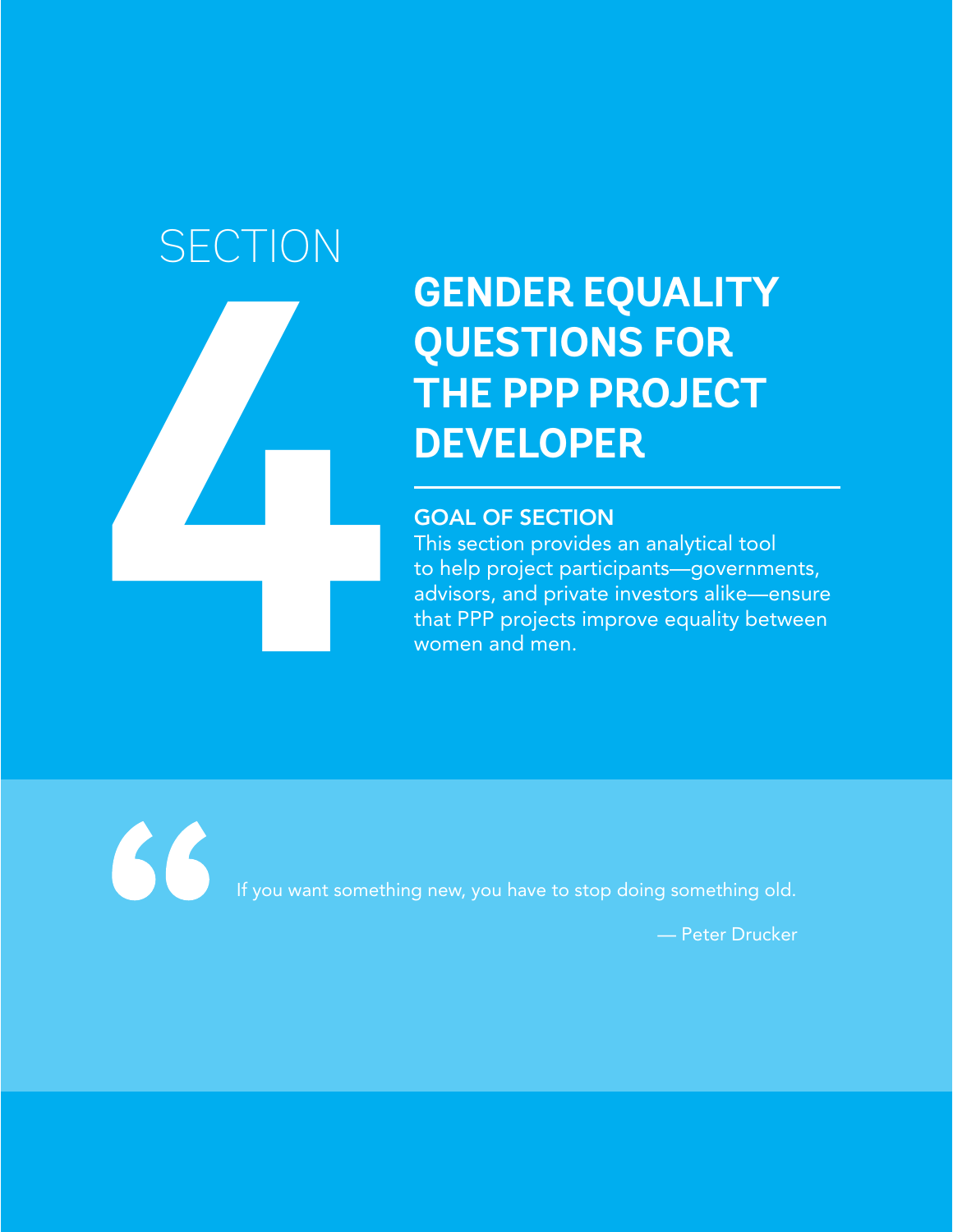Section one of this primer focused on providing a base understanding of key concepts and ideas related to gender equality and infrastructure. Building from there, section two aimed to give the reader an understanding of the mechanisms and processes that can be used to ensure that infrastructure projects not only "do no harm" to women or men, but also create positive benefits for both. Section three further built on this by providing the reader with brief and practical guidance on how to systematically integrate gender considerations into PPP projects and frameworks, in a way that promotes a strong results chain linking analysis, action, monitoring and evaluation. This section provides an analytical tool to help project participants—governments, advisors, and private investors alike—ensure that PPP projects improve equality between women and men.

Private investors often rely on the government to consider and address issues relevant to ensuring that a project is inclusive of both genders. Government often relies on the private sector to address these issues as fundamental to service delivery of the project. A PPP project provides an opportunity to join public and private capacities to focus on issues relevant to women. PPP projects must be commercially and financially viable. If governments need private investors to provide additional support or services to meet the needs of women, they may need to provide additional incentives. For example, PPP payments can be linked to performance and services for women. Likewise, if the private partner performs poorly, financial penalties within the PPP contract may apply.

## A. INTRODUCTION

This project-centered tool recognizes that PPPs often fail to examine or address the issues relevant to all project stakeholders, usually women. The set of questions underpinning this tool is therefore designed to help project planners think through how to improve gender equality in PPP projects. It provides a set of questions to be asked in relation to five key areas surrounding the PPP project (see Figure 4). It is hoped that these questions will help ensure more gender-sensitive PPP projects, by uncovering information and issues that will translate into different project designs and more nuanced drafting of project agreements.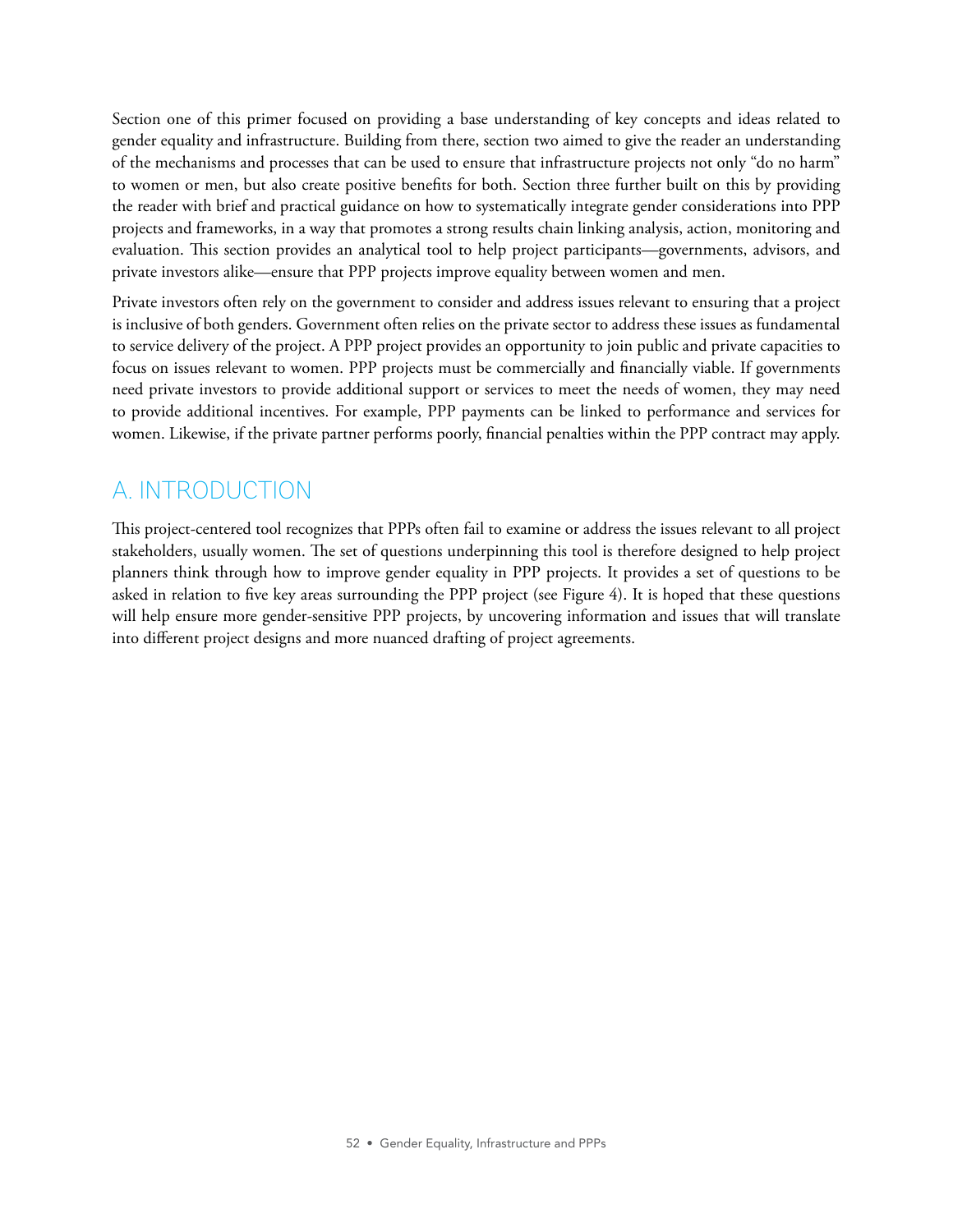## **Figure 4: Five Key PPP-Project Areas to Focus on to Ensure Gender Equality—Schema of the Project-Centered Tool**



## B. TIPS TO KEEP IN MIND WHEN USING THE TOOL

This project-centered tool is meant to support projects that have been well selected, are a priority for government, and represent value for money, therefore the questions do not address project identification or selection. A project that considers issues relevant to gender equality:

- **• Reflects good governance.** Well managed infrastructure considers the interests of the entire community.
- **• Contributes to the developmental goals of the government, development partners and private investors.** Seeking gender equality will help meet the government's development goals, the Sustainable Development Goals, and other national and regional priorities. It can also help the project access support from different sources of funding and financing, as and when needed—for example, to the extent bilateral or multilateral investment is sought.
- **• Is good business.** Women are consumers; they may form a key part of the labor, business-owner or service-provider pools; and they are key community and political stakeholders. A project that proactively seeks gender equality is more resilient and more robust in times of change, particularly in times of political change, when new policies might suggest a change in support for the project. It is harder to undermine a project when it clearly serves the needs of women. If the project supports the community, in times of change, the community is far more likely to support the project.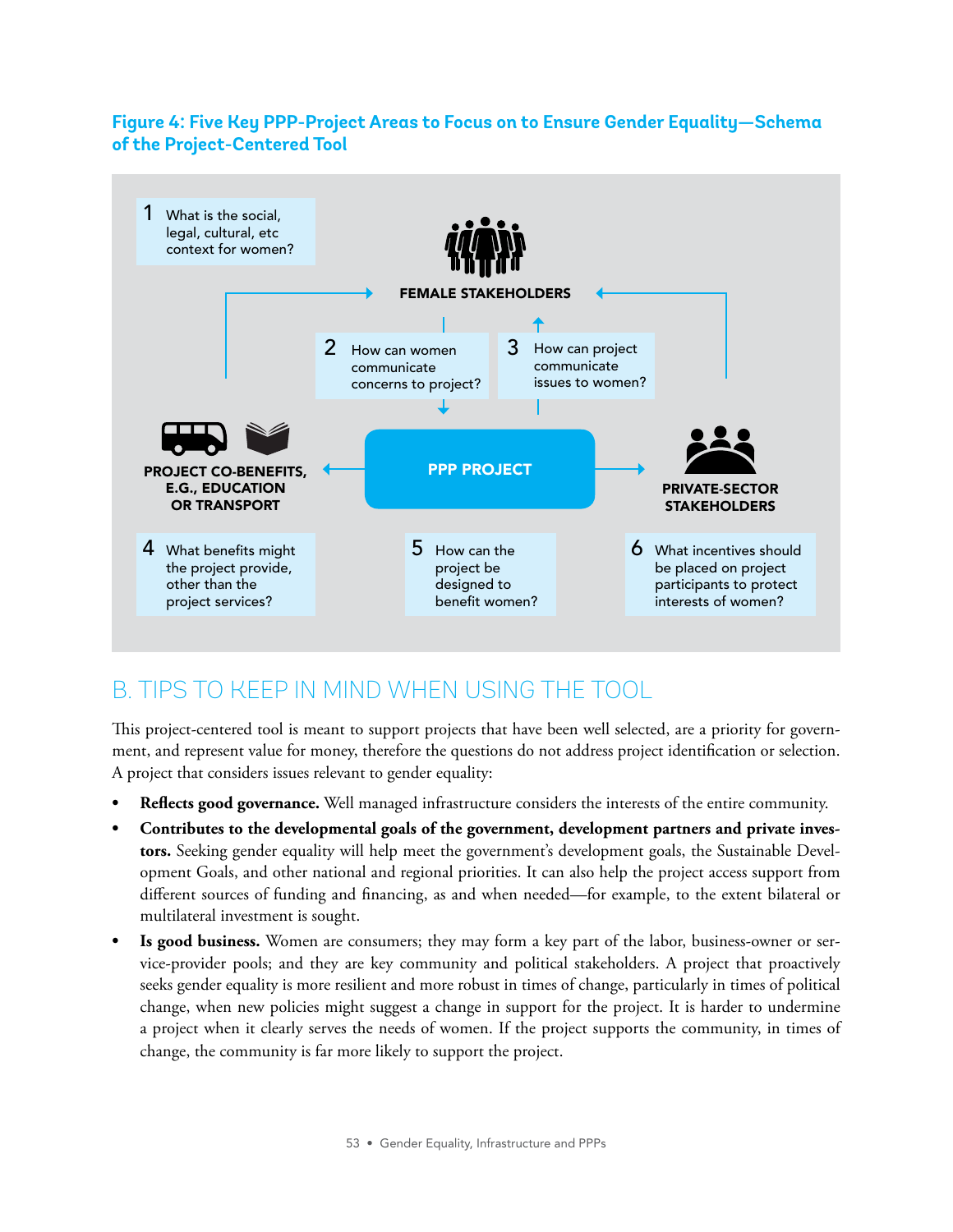When asking the questions, the following analytical tools and considerations may be useful:

- Disaggregated data by sex, age group, ethnicity, language, and economic status that can help to identify gender differences and constraints and respond to issues one group is facing;
- Household-survey-based tools and approaches that help assess affordability of services, willingness to pay, and the effectiveness of current systems for targeting subsidies;
- Poverty and social impact analysis (PSIA) methods or tools using household-survey data to simulate direct and indirect effects of tariff increases for a good or service (e.g., in energy or transport) on the welfare of different groups of women;
- Gender maps and other spatial data on welfare indicators, cross-referenced with other information and statistics (such as vulnerability to disasters, existing infrastructure, and public facilities);
- Population census data that can shed light on literacy, language, religious affiliation, etc.;
- Micro-simulation tools using household survey data to assess the welfare impact of infrastructure or other forms of investment that has potential impact on output, employment and prices;
- Focus groups that gather specific information and obtain feedback on the consultation process; and
- NGOs and other community groups working with, and amongst, women that can provide key data and assessments.

## C. THE TOOL

The tool provides a set of questions to be asked in relation to five key areas surrounding the PPP project (see figure 4).

### **1. What is the context of women, and its implications for the project?**

- a. Are there legal constraints that could impede women, e.g., does one need to have land tenancy, a registered address or an identity card before accessing services, seeking employment, starting a business, receiving compensation (e.g., for resettlement), or engaging in other activities associated with the project?
- b. Are there local social, cultural and religious practices that could impede service provision to women, or women accessing economic opportunities from the project?
- c. Are there power structures in local communities affecting women, or certain groups among women, that will influence the location, design or operation of the project?
- d. Are there factors within the communities, such as high sexual-harassment and violence rates, that are specific to women?
- e. Do women have access to or control over household finances? Can women open bank accounts? Can they access credit as easily as men?
- f. Do women receive subsidies or other aid that might help to access benefits from the project?
- g. To what extent can women receive and pay bills (e.g., are there requirements for things such as land tenancy, a registered address, or an identification card)?
- h. Where are women located, compared to the existing service network? Are there technical/cost complexities of serving areas where women live? Are women located in areas vulnerable to disasters? How does the location/alignment of the project affect potential benefits to, and participation by, women, e.g., commuting patterns, location of employment, education, and social focal points?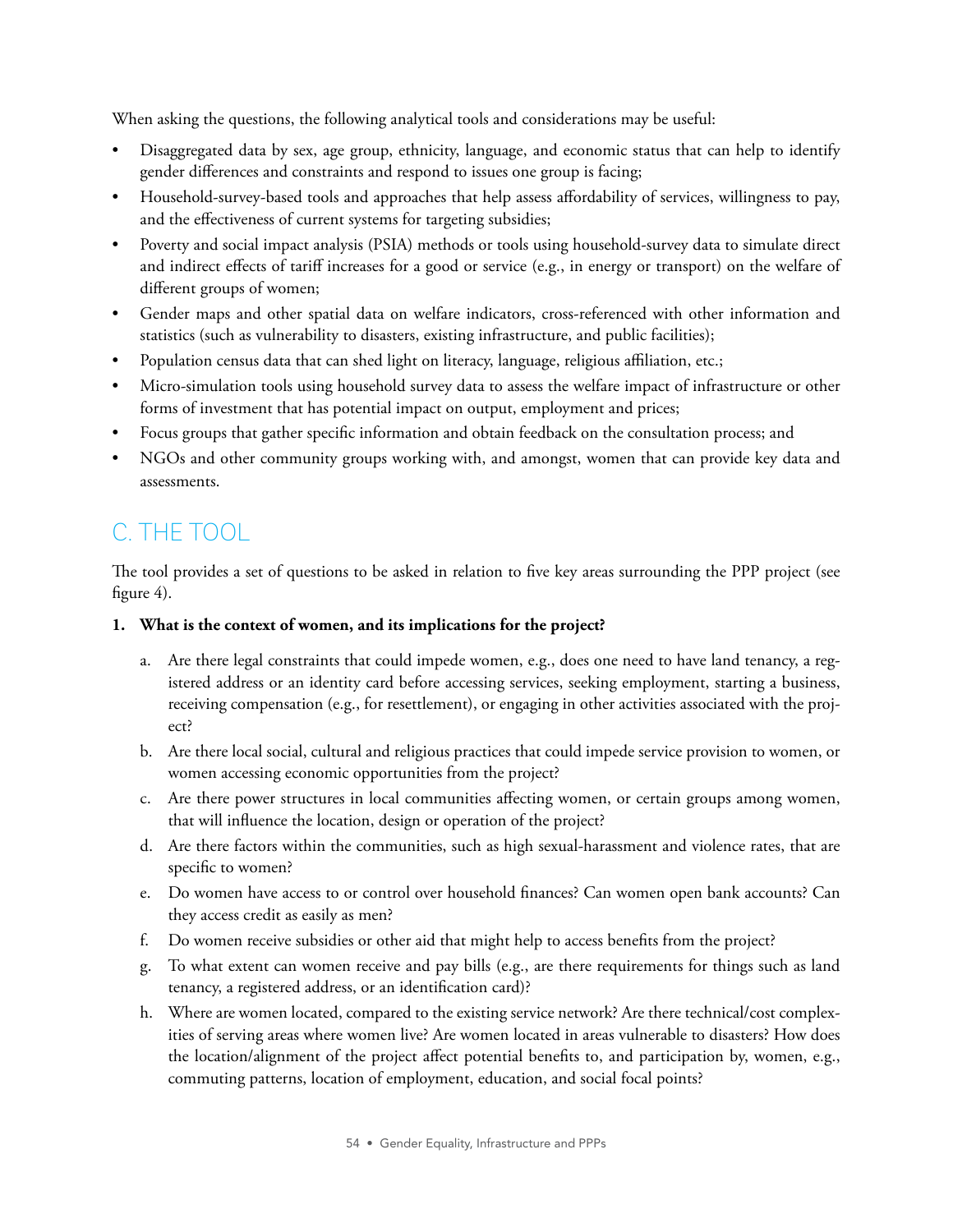i. Are women more vulnerable to risks arising from the project—for example, an influx of workers during construction can increase risks of disease, inflation, traffic, accidents, and even gender-based violence.

#### **2. How can women communicate concerns to the project?**

- a. How does the political context of women allow them "voice"? Does local government represent women well?
- b. How do the cultural and religious contexts of women allow them "voice"? Are there community groups that reflect the interests and concerns of women?
- c. Are there civil organizations/NGOs that reflect the interests and concerns of women? Can these groups be used as intermediaries/support mechanisms to ensure protection and communication of the interests of women?
- d. How do women express opinions and priorities in decision-making in the family and in the community? How are men and women organized and represented in these decision-making structures?
- e. How can the project provide expedited dispute resolution that is accessible to women—e.g., complaint mechanisms, mechanisms for communication, access to the regulator, an on-site representative, or telekiosks?

#### **3. How can the project communicate issues to women?**

- a. How can the project communicate with women, particularly in terms of designing and monitoring it? To what extent are female beneficiaries consulted when monitoring project performance, e.g., a formal consultation process at different stages; informal consultation on a regular basis through community organizations; or access of the regulator to feedback from women when assessing compliance?
- b. How can the project ensure that women are represented throughout the consultation process (e.g., timing of meetings or women-only meetings)?
- c. How do women access information (print media, radio, television, informal networks, or meetings)? What are the illiteracy levels among women? Are there established mechanisms for communicating with the illiterate female population, e.g., familiar access technologies? What languages are commonly used for communication by and to women?
- d. In the event of renegotiation or modification of the project, to what extent can the project consult with women?

#### **4. What other benefits might the project provide, other than the project services?**

- a. What opportunities are there for jobs to be filled and/or created for women? Are there key constraints to women accessing these jobs? What support could be provided to women to help them better access those job opportunities? Will female employees earn as much as male employees?
- b. What opportunities are there for local, small businesses to provide services to the project? Which of those services might be provided by businesses owned by women or employing women? What support could be provided to those companies to access these opportunities?
- c. What are the potential indirect economic benefits of the project for women (e.g., more economic activity leading to greater demand for jobs; more employment opportunities due to greater commuting ability; better skills transfer due to access to power and transport, etc.)? Will the project provide, directly or indirectly, new access to markets, e.g., through improved transportation, information or education? How might the design of the project further magnify these indirect benefits?